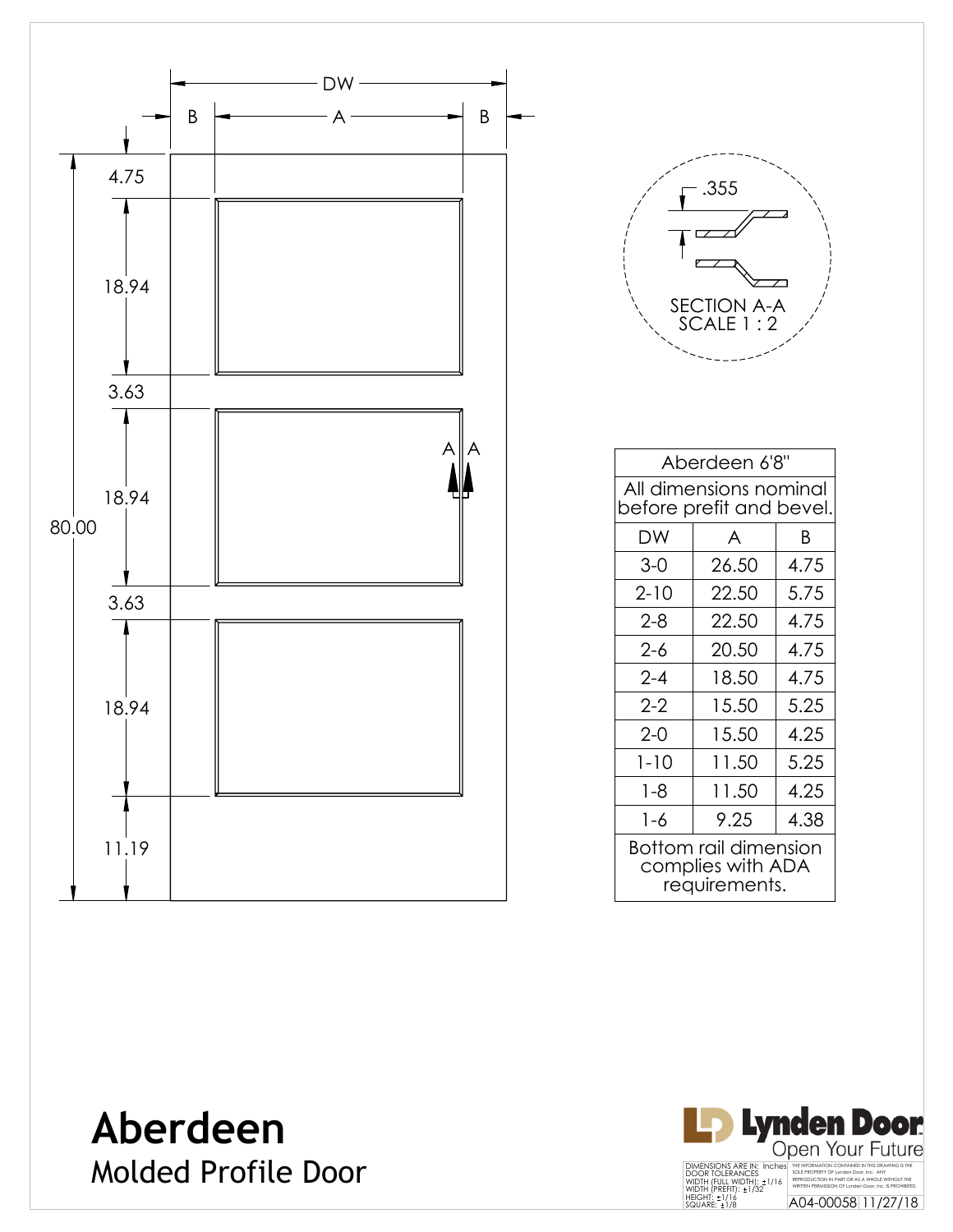



| Aberdeen 7'0"                                               |       |      |  |  |
|-------------------------------------------------------------|-------|------|--|--|
| All dimensions nominal<br>before prefit and bevel.          |       |      |  |  |
| DW                                                          | A     | B    |  |  |
| $3-0$                                                       | 26.50 | 4.75 |  |  |
| $2 - 10$                                                    | 22.50 | 5.75 |  |  |
| $2 - 8$                                                     | 22.50 | 4.75 |  |  |
| 2-6                                                         | 20.50 | 4.75 |  |  |
| $2 - 4$                                                     | 18.50 | 4.75 |  |  |
| $2 - 2$                                                     | 15.50 | 5.25 |  |  |
| $2 - 0$                                                     | 15.50 | 4.25 |  |  |
| $1 - 10$                                                    | 11.50 | 5.25 |  |  |
| 1-8                                                         | 11.50 | 4.25 |  |  |
| 1-6                                                         | 9.25  | 4.38 |  |  |
| Bottom rail dimension<br>complies with ADA<br>requirements. |       |      |  |  |

**Aberdeen** Molded Profile Door

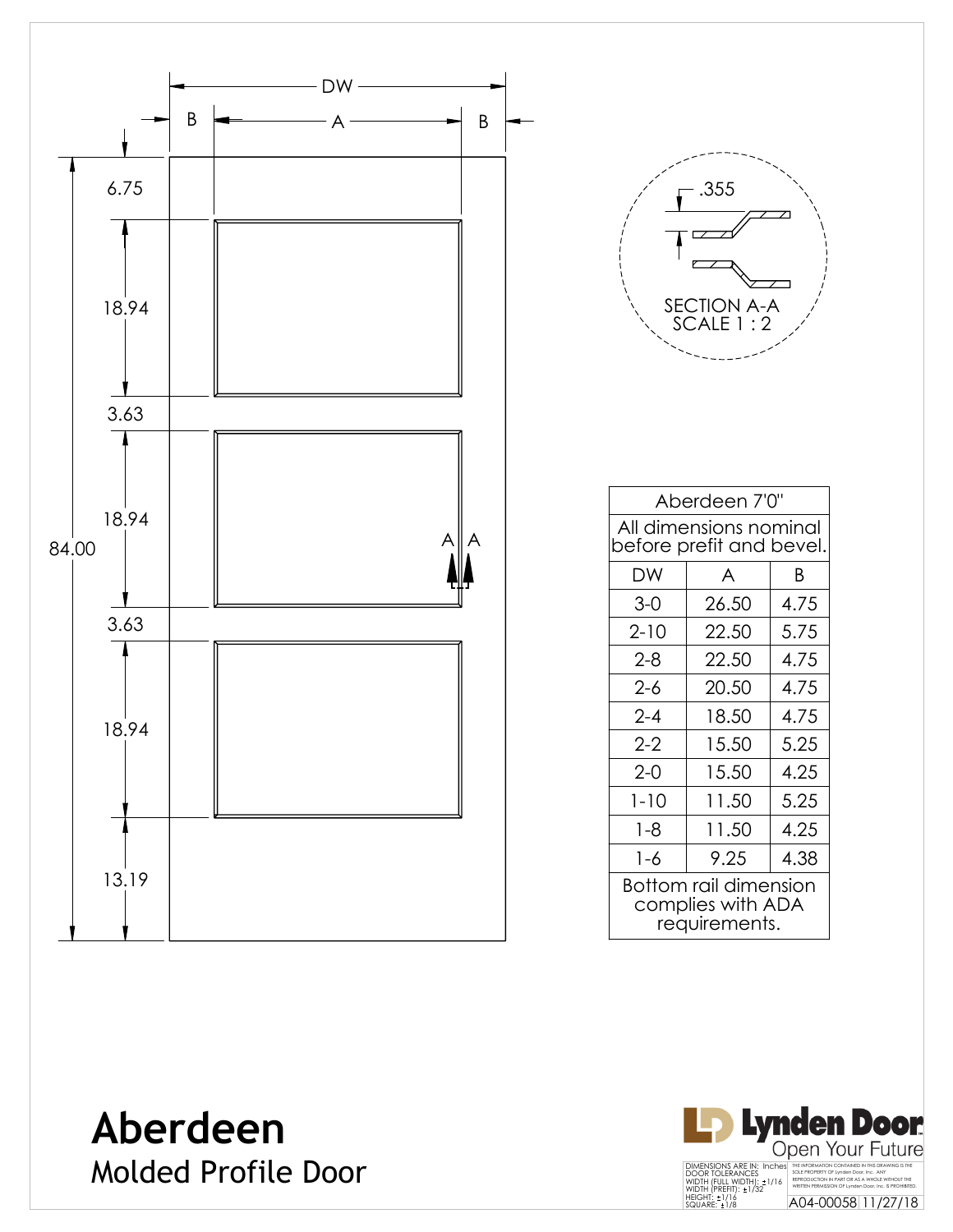



| Aberdeen 8'0"                                                      |       |      |  |  |
|--------------------------------------------------------------------|-------|------|--|--|
| All dimensions nominal<br>before prefit and bevel.                 |       |      |  |  |
| DW                                                                 | A     | Β    |  |  |
| $3-0$                                                              | 26.50 | 4.75 |  |  |
| $2 - 10$                                                           | 22.50 | 5.75 |  |  |
| $2 - 8$                                                            | 22.50 | 4.75 |  |  |
| $2 - 6$                                                            | 20.50 | 4.75 |  |  |
| $2 - 4$                                                            | 18.50 | 4.75 |  |  |
| $2 - 2^*$                                                          | 18.50 | 3.75 |  |  |
| $2-0$                                                              | 15.50 | 4.25 |  |  |
| $1 - 10*$                                                          | 15.50 | 3.25 |  |  |
| $1 - 8*$                                                           | 15.50 | 2.25 |  |  |
| 1-6                                                                | 9.25  | 4.38 |  |  |
| Bottom rail dimension<br>complies with ADA<br>requirements.        |       |      |  |  |
| *Contact factory regarding<br>availability of wider stile options. |       |      |  |  |

**Aberdeen** Molded Profile Door